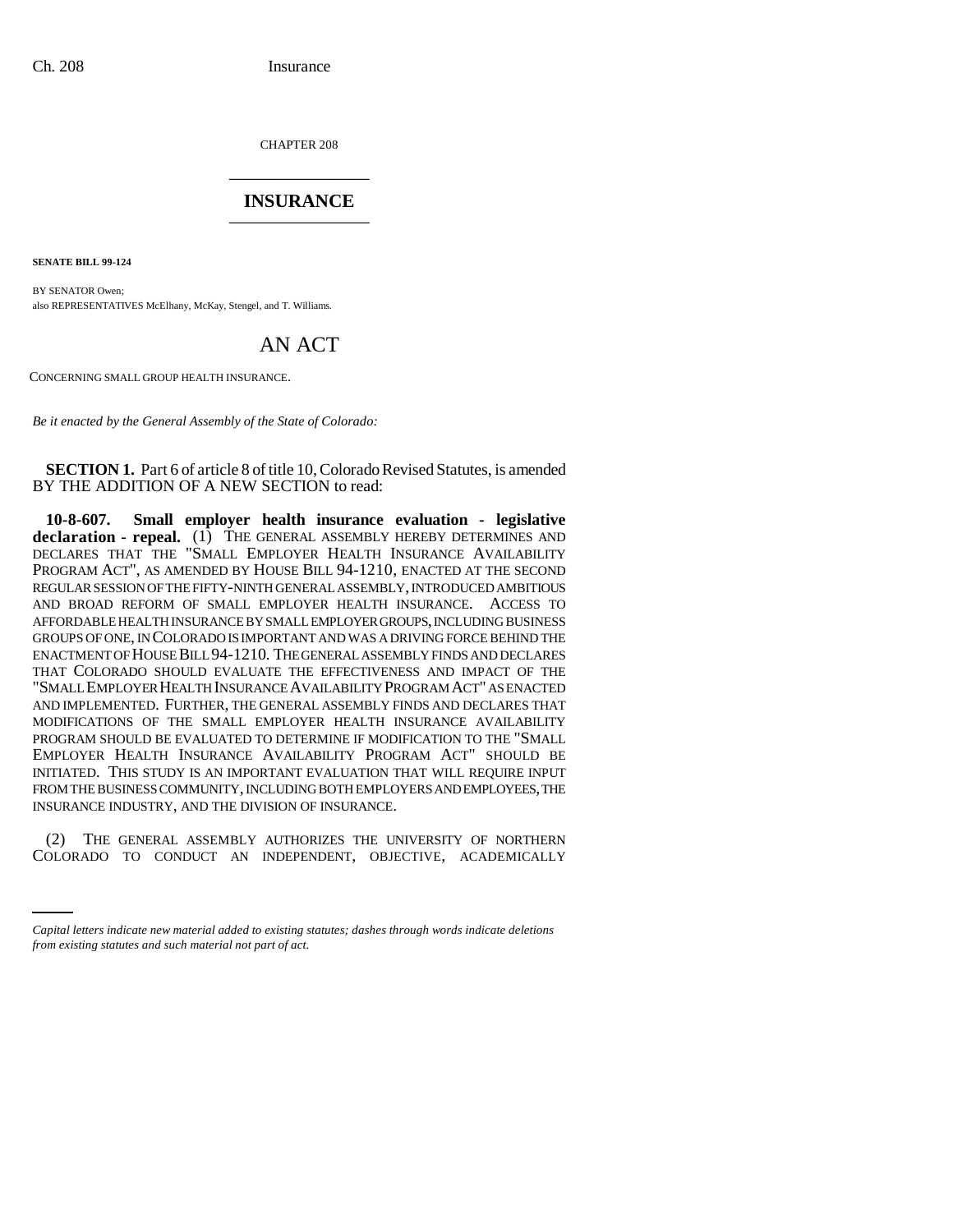## Insurance Ch. 208

PEER-REVIEWED STUDY PURSUANT TO SUBSECTION (3) OF THIS SECTION, INCLUDING DATA-GATHERING EFFORTS DESIGNED TO IDENTIFY THE COST OF INSURANCE TO SMALL EMPLOYER GROUPS, PROBLEMS PROVIDING HEALTH INSURANCE FOR SMALL EMPLOYER GROUPS, AND THE REASONABLENESS OF AVAILABILITY OF HEALTH COVERAGE FOR SMALL EMPLOYER GROUPS. THE UNIVERSITY OF NORTHERN COLORADO SHALL REQUEST THE PARTICIPATION AND FINANCIAL SUPPORT OF PRIVATE SECTOR ORGANIZATIONS FOR FINANCIAL AND VOLUNTEER PERSONAL SERVICES TO COMPLETE THIS STUDY. THE STUDY SHALL BE FUNDED THROUGH DONATIONS, GRANTS, AND GIFTS FROM PRIVATE SECTOR ORGANIZATIONS. PRIVATE MONEYS MAY BE RECEIVED FOR PURPOSES OF THE STUDY CONDUCTED PURSUANT TO THIS SECTION. MONEYS COLLECTED FOR THIS STUDY SHALL BE DEPOSITED INTO THE GRANTS AND CONTRACTS FUND ESTABLISHED FOR THE UNIVERSITY OF NORTHERN COLORADO'S RESEARCH CORPORATION. THE PRESIDENT OF THE UNIVERSITY OF NORTHERN COLORADO SHALL HAVE THE POWER TO DIRECT THE DISPOSITION OF ANY SUCH DONATION, GRANT, OR GIFT SO ACCEPTED FOR ANY PURPOSE CONSISTENT WITH THE COMPLETION OF THIS STUDY.

(3) (a) THE PRESIDENT OF THE UNIVERSITY OF NORTHERN COLORADO SHALL CONVENE A MEETING OF ALL INTERESTED PERSONS RELATED TO THE STUDY NO LATER THAN JUNE 15, 1999. INTERESTED PERSONS INCLUDE, BUT ARE NOT LIMITED TO, PROVIDERS AND CONSUMERS OF SMALL EMPLOYER GROUP INSURANCE, THE DIVISION OF INSURANCE, AND ANY ENTITIES OR PERSONS AFFECTED BY THE "SMALL EMPLOYER HEALTH INSURANCE AVAILABILITY PROGRAM ACT". THE MEETING SHALL INCLUDE A DISCUSSION OF THE RESOURCES AVAILABLE TO AND NECESSARY FOR THE COMPLETION OF THE STUDY BY THE UNIVERSITY OF NORTHERN COLORADO, INCLUDING, BUT NOT LIMITED TO, FINANCIAL AND VOLUNTEER PERSONAL SERVICES. AS USED IN THIS SECTION, THE "SMALL EMPLOYER HEALTH INSURANCE AVAILABILITY PROGRAM ACT" SHALL BE REFERRED TO AS "THE ACT".

(b) A REPORT OF THE STUDY CONTAINING CONCLUSIONS AND ALL POSSIBLE MEASURES TO IMPROVE ACCESS TO HEALTH INSURANCE BY SMALL EMPLOYERS SHALL BE SUBMITTED TO THE PRESIDENT OF THE SENATE, MAJORITY LEADER OF THE SENATE, MINORITY LEADER OF THE SENATE, SPEAKER OF THE HOUSE OF REPRESENTATIVES, MAJORITY LEADER OF THE HOUSE OF REPRESENTATIVES, MINORITY LEADER OF THE HOUSE OF REPRESENTATIVES, AND CHAIRS OF THE HEALTH, ENVIRONMENT, WELFARE, AND INSTITUTIONS COMMITTEES OF THE SENATE AND THE HOUSE OF REPRESENTATIVES NO LATER THAN DECEMBER 1, 1999. THE STUDY SHALL INCLUDE, BUT NOT BE LIMITED TO, ANSWERING THE FOLLOWING QUESTIONS:

(I) HAS THE ACT EXPANDED OR REDUCED COVERAGE ACCESS TO SMALL EMPLOYERS IN COLORADO;

(II) WHAT IMPACT HAS THE ACT HAD ON THE COST OF INSURANCE TO SMALL EMPLOYERS AND WHAT CAN BE ESTIMATED ABOUT FUTURE COST INCREASES AS A RESULT OF THE ACT;

(III) (A) HAS THE ACT HAD A POSITIVE OR NEGATIVE IMPACT ON THE CHOICE OF INSURANCE PRODUCTS, INCLUDING HEALTH MAINTENANCE ORGANIZATIONS, PREFERRED PROVIDER ORGANIZATIONS, OR INDEMNITY PLANS, AVAILABLE TO SMALL EMPLOYERS;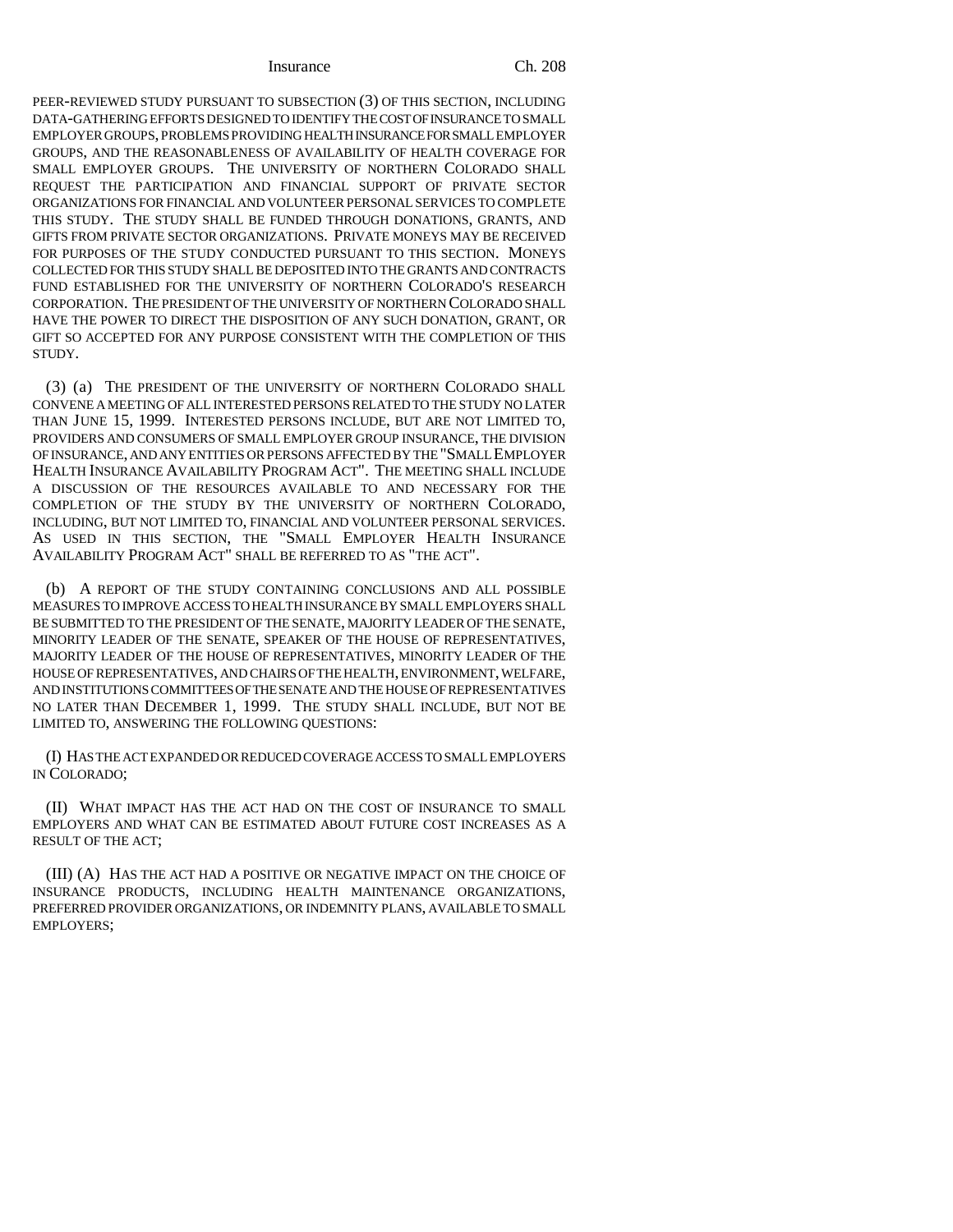## Ch. 208 Insurance

(B) IF THE CHOICE OF PRODUCT HAS BEEN AFFECTED BY THE ACT, IS THE IMPACT SIGNIFICANT ENOUGH TO CONCERN SMALL EMPLOYERS AND THE RESIDENTS OF COLORADO THAT CHANGES IN THE CHOICE OF INSURANCE PRODUCTS AVAILABLE TO SMALL EMPLOYERS SHOULD BE CREATED;

(IV) (A) WITH RESPECT TO SMALL EMPLOYER GROUPS OF ONE MEMBER TO FIFTY MEMBERS, HAS THE ACT IMPACTED ANY SUBGROUPS IN UNIQUE OR SPECIFIC WAYS;

(B) ARE INSURANCE EXPENSES, LAPSE RATES, OR OTHER FACTORS SIGNIFICANTLY DIFFERENT BETWEEN SUBGROUPS WITHIN THE ONE MEMBER TO FIFTY MEMBERS COHORT AND DO THESE PATTERNS HAVE IMPLICATIONS FOR COST, ACCESS, AND CHOICE OF PRODUCT OR CARRIER AMONG SMALL EMPLOYERS;

(V) IS THERE AN INCREASED TREND TO SELF-INSURANCE AMONG SMALL EMPLOYERS SINCE THE ENACTMENT OF THE ACT;

(VI) WHAT IMPACT HAS THE ACT HAD ON THE COMPETITIVE HEALTH OF THE SMALL INSURANCE MARKET AND HAS IT LEAD TO MARKET CONSOLIDATION; AND

(VII) HAS THE IMPACT OF THE ACT BEEN DIFFERENT BETWEEN RURAL AND URBAN MARKETS AND WHAT ARE THE IMPLICATIONS OF THE DIFFERENCES.

(c) THE STUDY SHOULD CAPTURE THE FOLLOWING INFORMATION:

(I) COLORADO SPECIFIC INFORMATION RELATED TO PRICES AND COSTS OF INSURANCE FOR SMALL EMPLOYERS, AND ANY OTHER INFORMATION NECESSARY FROM INSURANCE PRODUCERS, CARRIERS, OR ANY ENTITY THAT CONTRACTS WITH AN INSURER;

(II) STUDIES CONDUCTED IN OTHER STATES THAT HAVE EVALUATED THE IMPACT OF REGULATION OF SMALL EMPLOYER HEALTH INSURANCE, INCLUDING THE NATIONAL ASSOCIATION OF INSURANCE COMMISSIONERS' MODEL AND MODIFIED COMMUNITY RATING;

(III) SURVEY DATA ON SMALL EMPLOYER OPINIONS ABOUT THE CURRENT INSURANCE MARKET RELATED TO SERVICE, COVERAGE ACCESS, PRODUCT CHOICE, AND PRODUCT PRICE; AND

(IV) INFORMATION FROM THE DIVISION OF INSURANCE THAT RELATES TO SMALL EMPLOYER HEALTH INSURANCE, EXCEPT INFORMATION THAT IS EXEMPT FROM THE OPEN RECORDS LAW, ARTICLE 72 OF TITLE 24, C.R.S.

(d) IN THE EVENT THAT RESOURCES ARE NOT MADE AVAILABLE TO THE UNIVERSITY OF NORTHERN COLORADO FOR IMPLEMENTATION AND COMPLETION OF THIS STUDY, THE UNIVERSITY OF NORTHERN COLORADO SHALL REPORT SUCH TO THE PRESIDENT OF THE SENATE, MAJORITY LEADER OF THE SENATE, MINORITY LEADER OF THE SENATE, SPEAKER OF THE HOUSE OF REPRESENTATIVES, MAJORITY LEADER OF THE HOUSE OF REPRESENTATIVES, MINORITY LEADER OF THE HOUSE OF REPRESENTATIVES, AND CHAIRS OF THE HEALTH, ENVIRONMENT, WELFARE, AND INSTITUTIONS COMMITTEES OF THE SENATE AND THE HOUSE OF REPRESENTATIVES BY AUGUST 15, 1999, AND DISCONTINUE ANY EFFORT TO COMPLETE THE STUDY.